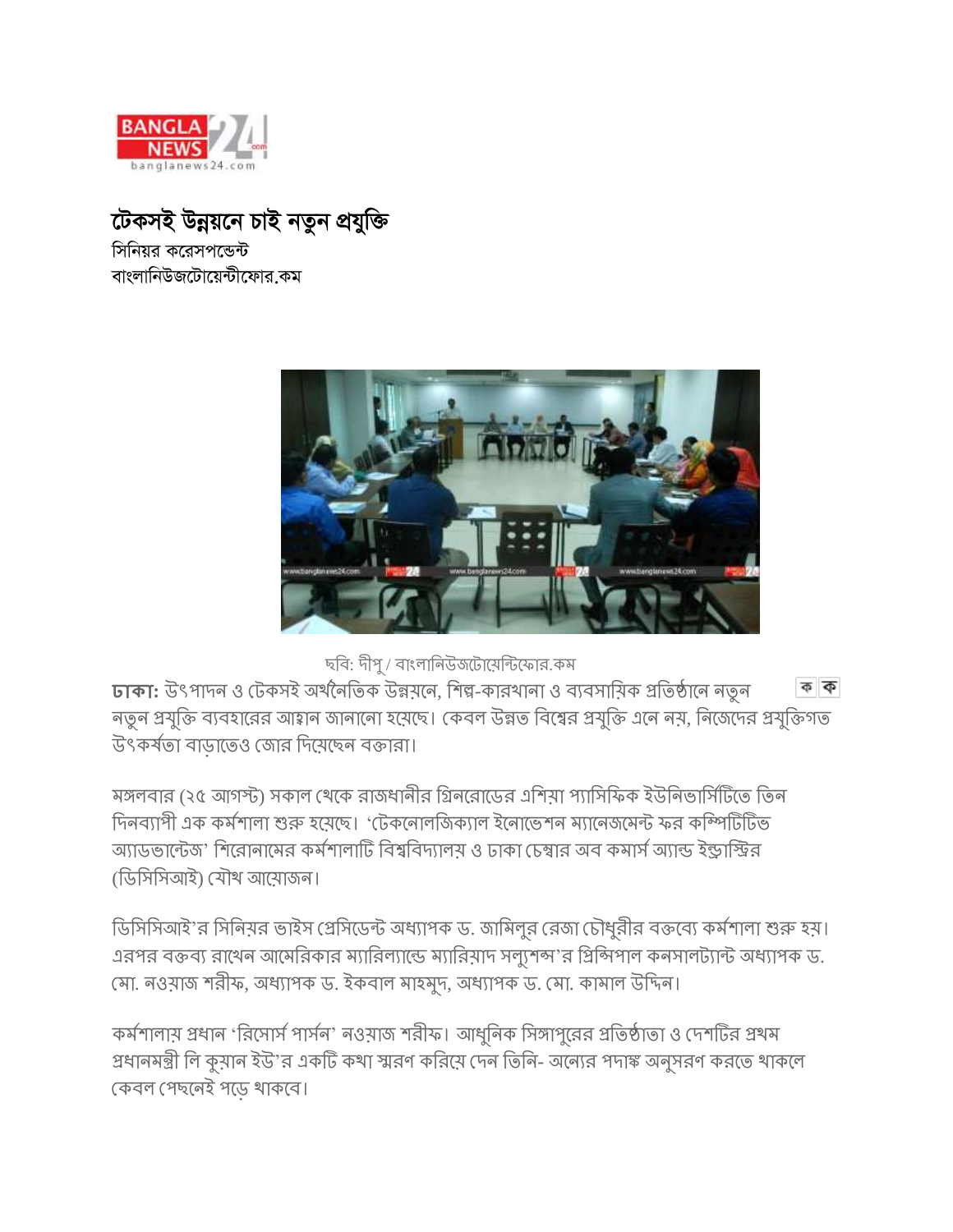

তিনি বলেন, পানির ওপর দাঁড়িয়ে থেকে সাগর পাড়ি দেওয়া যায় না। তাই দেরি না করে বাংলাদেশের শিল্পে প্রযুক্তির ব্যবহার বাডিয়ে বিশ্বায়নের সুবিধা নিতে হবে।

নওয়াজ বলেন, প্রতিটি ক্ষেত্রে নতুন প্রযুক্তির ব্যবহার প্রয়োজন। সেই সঙ্গে নতুন নতুন প্রযুক্তির উদ্ভাবনে নিজেদের এগিয়ে আসতে হবে। উন্নয়নশীল রাষ্ট্রকে একটি বিষয় মানতে হবে- উন্নত প্রযুক্তির পণ্য কিছু তৈরি করুন আর কিছু কিনুন। শুধু অন্যের ওপর নির্ভরশীল হয়ে থাকা চলবে না।

তিনি বলেন, এক সময় মোবাইল ফোনে কোনো শব্দ হতো না, ছবি দেখা যেতো না, ভিডিও হতো না। এথন সবই হচ্ছে। আরও কী কী করা সম্ভব, সেটি প্রযুক্তির উৎকর্ষতায় সময়ের সঙ্গে জানা যাবে। প্রতিটি ক্ষেত্রই আসলে এমন। প্রতিনিয়ত চিন্তা করা, পরিকল্পনা করা, লেগে থাকা, পরীক্ষা-নিরীক্ষা চালিয়ে যাওয়া থুবই প্ৰযোজন।

এ অধ্যাপক বলেন, প্রযুক্তিতে বিশ্বমানের চিন্তা, দক্ষতা, সহজপ্রাপ্যতা, ব্যবসায়িক প্রতিষ্ঠান বৈশ্বিক প্রতিযোগিতায় যেকোনো দেশকে এগিয়ে নিয়ে যেতে পারে। যেকোনো বিষয়ে কোনো পরিকল্পনা গুছিয়ে কাজে নেমে পডতে হবে। গোছানো পরিকল্পনা থব কম কথায় বোঝানো যায়, কাজের ফলও ভালো হয়।

অধ্যাপক জামিলুর রেজা চৌধুরী কর্মশালার উদ্দেশ্য নিয়ে কথা বলেন। তিনি বলেন, কোথায়, কেন ও কীভাবে টেকনোলজিক্যাল ইনোভেশন ব্যবহার হবে, যাতে সুবিধাজনক অবস্থা পাওয়া যায়- সেটি নিয়ে আলোচনা হবে। প্রযুক্তি নির্ভর পণ্যের উন্নয়ন কৌশল নিয়ে এথানে বলা হবে।

কর্মশালাটি মঙ্গলবার থেকে বৃহস্পতিবার (২৭ আগস্ট) পর্যন্ত সকাল থেকে সন্ধ্যা পর্যন্ত চলে সেদিন সন্ধ্যা সাডে ৬টায শেষ হবে।

এর সমন্বয়ের দায়িত্বে রয়েছেন প্রতিষ্ঠানের ডিপার্টমেন্ট অব বিজনেস অ্যাডমিনিস্ট্রেশন'র প্রধান অধ্যাপক শাহরিয়ার আনাম।

<http://banglanews24.com/fullnews/bn/420111.html>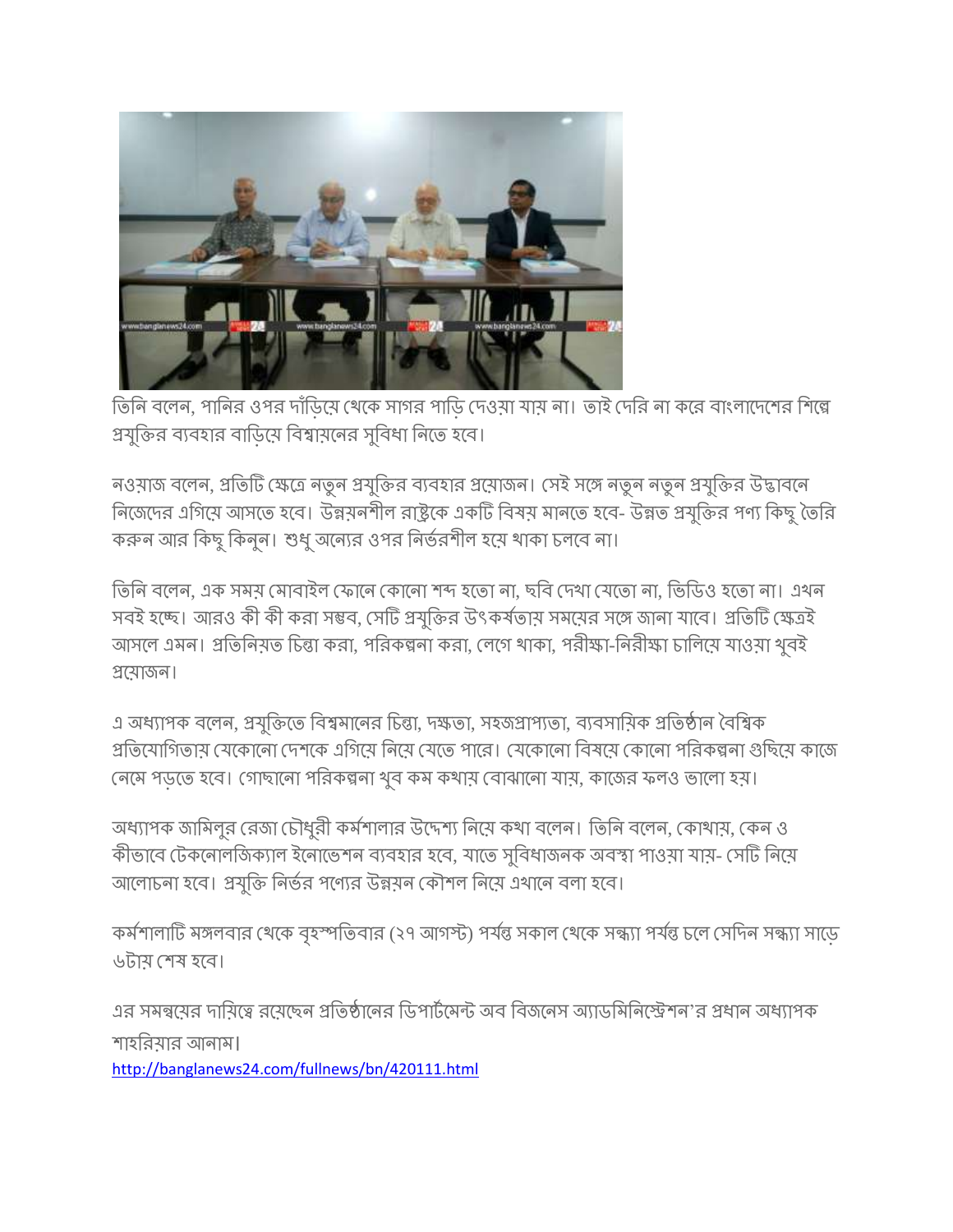

## **Prof Dr M Nawaz Sharif in Dhaka**

24 August, 2015 12:00 AM

Prof Dr M Nawaz Sharif, a world renowned expert in technological innovation management, arrived here from Maryland, USA on Saturday to conduct a 3-day workshop titled 'Technological Innovation Management for Competitive Advantage', reports UNB. University of Asia Pacific and Dhaka Chamber of Commerce and Industry will organise the workshop from August 25-27. The discourse, customised to cater to the needs of industrial enterprise executives, will be a follow-up of 'Bangladesh Industries Globalisation Initiative' started at the Bangladesh Institute of Management (BIM) in November 2013, the third in the sequence in Bangladesh. Dr M Nawaz Sharif, currently a Principal Consultant of Myriad Solutions, Inc., Maryland, USA, is also former Director, Asian and Pacific Centre for Transfer of Technology, UN-ESCAP, Bangalore, India.

<http://www.daily-sun.com/printversion/details/69728/Prof-Dr-M-Nawaz-Sharif-in-Dhaka>



## 'Enterprises must go for tech innovation'

#### 27 august 2015

Prof Dr M Nawaz Sharif, a world-renowned expert in technological innovation management, has said Bangladeshi enterprises have no choice but to go for technological innovation for gaining competitive advantages by boosting productivity in the globalisation era, reports UNB. "Since technological advancements have transformed the nature of all professional works and made innovations paramount for all enterprises for both local and global competition, Bangladeshi enterprises have no choice but to go for technological innovation," he said told inaugural session of a three-day workshop in the city on Tuesday. University of Asia Pacific (UAP) and Dhaka Chamber of Commerce and Industry (DCCI) jointly organised the three-day workshop titled 'Technological Innovation Management for Competitive Advantage' at the School of Business Administration. UAP, Green Road Campus. UAP Vice-Chancellor Prof Dr Jamilur Reza Choudhury and former BUET Vice-Chancellor Prof Dr Iqbal Mahmud also spoke at the inaugural session. Prof Dr Nawaz Sharif, currently a Principal Consultant of Myriad Solutions, Inc in Maryland, USA is leading the workshop that will conclude on Thursday. Dr Sharif, also former Director, Asian and Pacific Centre for Transfer of Technology, UN-ESCAP, (APCTT), Bangalore, India, noted that technological innovation is offering all the countries the power to boost productivity, and at the same time, generating high- quality living standards of the people. Studies in OECD (Organisation for Economic Cooperation and Development) countries show that in the global market, actual value of a product now depends more on the technology content, rather than its material content, he mentioned. "Our industries need to restructure for production of 'smart' appliances and production of established goods of better quality that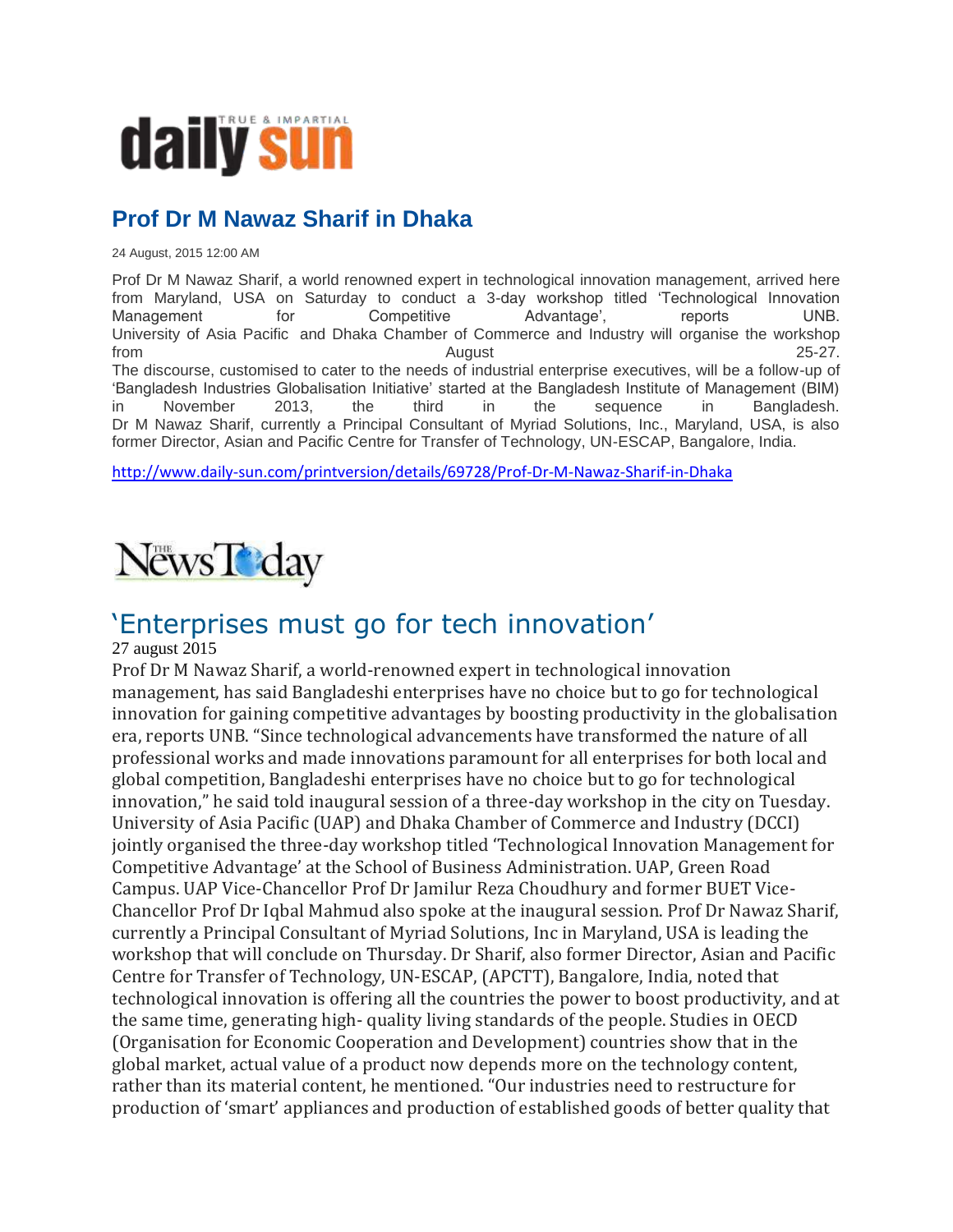contribute to gain in the market share. However, industries need to 'specialize' on a few carefully selected areas that could provide competitive edge," he said. Saying that on principle, developing countries have to adopt a 'make-some-and-buy-some high-tech products' strategy for sustainable economic development, he said if Bangladesh aspires to be a prosperous country by participating in the beneficial international trade based sustainable economic growth strategy, it should have a number of global corporations. Prof Iqbal Mahmud said Bangladesh needs to create a strong manufacturing base by using technological innovation for getting optimum productivity. Saying that Bangladeshi enterprises have taken up huge programmes and plans but production is at a minimum, he said, "We need a strong political will to push big technologies initially." Terming Dr Sharif a 'pioneer' in the technological innovation management particularly in the South Asia, Dr Mahmud said he is significantly different from the traditional economists. The workshop, designed as a knowledge-exchange forum, aims to groom executives for consolidating the competitive edge of the enterprises to become significant players in the 'global value chain' through uninhibited productivity gain and technology- based product development strategy

[http://www.newstoday.com.bd/index.php?option=details&news\\_id=2420421&date=2015-08-](http://www.newstoday.com.bd/index.php?option=details&news_id=2420421&date=2015-08-27) [27](http://www.newstoday.com.bd/index.php?option=details&news_id=2420421&date=2015-08-27)



#### **3-day workshop on innovation [management](http://unb.com.bd/tech-innovation-workshop) kicks off Reported by: [UNB](http://unb.com.bd/author/UNB)**

August 25, 2015 05:27:10 pmin Science & [Technology](http://unb.com.bd/news/science-technology) [Print](http://unb.com.bd/print/tech-innovation-workshop)

Dhaka, Aug 25 (UNB) – Prof Dr M Nawaz Sharif, a world-renowned expert in technological innovation management, on Tuesday said Bangladeshi enterprises have no choice but to go for technological innovation for gaining competitive advantages by boosting productivity in the globalisation era.

"Since technological advancements have transformed the nature of all professional works and made innovations paramount for all enterprises for both local and global competition, Bangladeshi enterprises have no choice but to go for technological innovation," he said, addressing the inaugural session of a three-day workshop in the city.

University of Asia Pacific (UAP) and Dhaka Chamber of Commerce and Industry (DCCI) jointly organised the three-day workshop titled 'Technological Innovation Management for Competitive Advantage' at the School of Business Administration, UAP, Green Road Campus.

UAP Vice-Chancellor Prof Dr Jamilur Reza Choudhury and former BUET Vice-Chancellor Prof Dr Iqbal Mahmud also spoke at the inaugural session.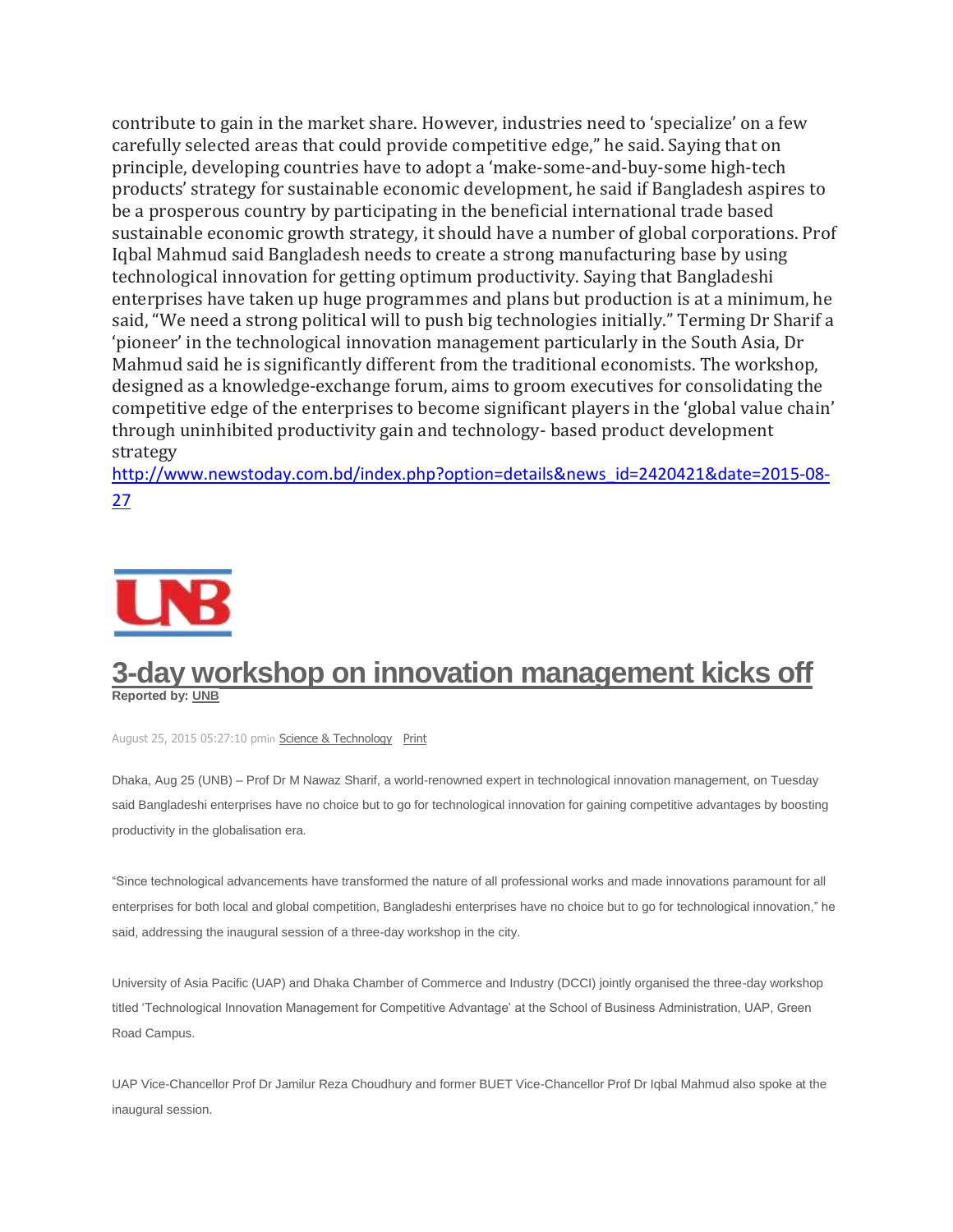Prof Dr Nawaz Sharif, currently a Principal Consultant of Myriad Solutions, Inc in Maryland, USA is leading the workshop that will conclude on Thursday.

Dr Sharif, also former Director, Asian and Pacific Centre for Transfer of Technology, UN-ESCAP, (APCTT), Bangalore, India, noted that technological innovation is offering all the countries the power to boost productivity, and at the same time, generating highquality living standards of the people.

Studies in OECD (Organisation for Economic Cooperation and Development) countries show that in the global market, actual value of a product now depends more on the technology content, rather than its material content, he mentioned.

"Our industries need to restructure for production of 'smart' appliances and production of established goods of better quality that contribute to gain in the market share. However, industries need to 'specialize' on a few carefully selected areas that could provide competitive edge," he said.

Saying that on principle, developing countries have to adopt a 'make-some-and-buy-some high-tech products' strategy for sustainable economic development, he said if Bangladesh aspires to be a prosperous country by participating in the beneficial international trade based sustainable economic growth strategy, it should have a number of global corporations.

Prof Iqbal Mahmud said Bangladesh needs to create a strong manufacturing base by using technological innovation for getting optimum productivity.

Saying that Bangladeshi enterprises have taken up huge programmes and plans but production is at a minimum, he said, "We need a strong political will to push big technologies initially."

Terming Dr Sharif a 'pioneer' in the technological innovation management particularly in the South Asia, Dr Mahmud said he is significantly different from the traditional economists.

The workshop, designed as a knowledge-exchange forum, aims to groom executives for consolidating the competitive edge of the enterprises to become significant players in the 'global value chain' through uninhibited productivity gain and technology-based product development strategy.

- See more at:<http://unb.com.bd/tech-innovation-workshop#sthash.cZPgw27i.dpuf>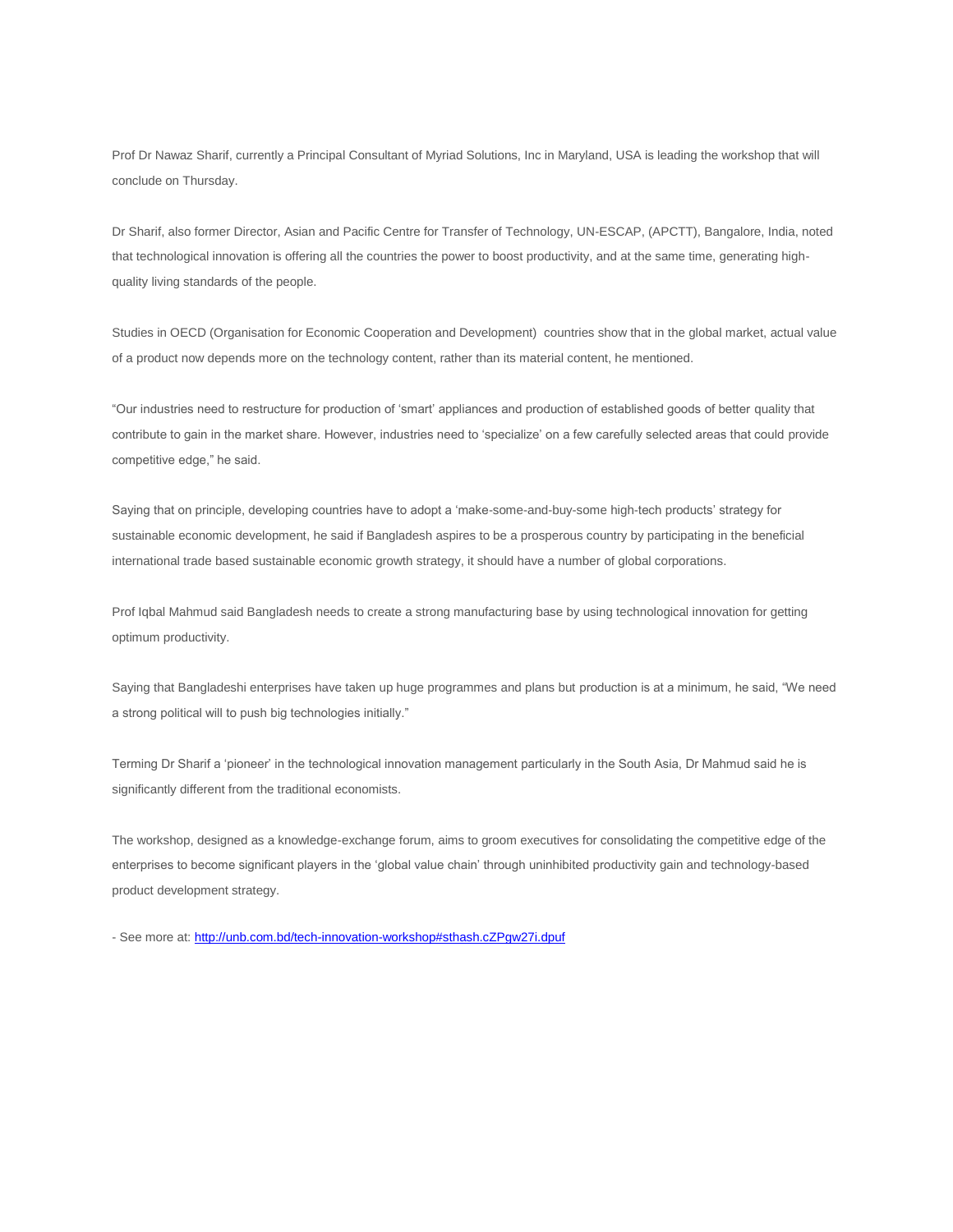

## Prof Nawaz in city

#### 25 august 2015

Prof Dr M Nawaz Sharif, a world renowned expert in technological innovation management, arrived in Dhaka from Maryland, USA on Saturday to conduct a three-day workshop titled 'Technological Innovation Management for Competitive Advantage', reports UNB. University of Asia Pacific (UAP) and Dhaka Chamber of Commerce and Industry (DCCI) will organise the workshop from August 25-27 at the School of Business Administration, UAP, Green Road Campus. The discourse, customised to cater to the needs of industrial enterprise executives, will be a follow-up of 'Bangladesh Industries Globalisation Initiative' started at the Bangladesh Institute of Management (BIM) in November 2013, the third in the sequence in Bangladesh. The workshop, designed as a knowledge exchange forum, aims to groom the industrial enterprise executives forconsolidating the competitive edge of the enterprises to become significant players in the 'global value chain' through uninhibited productivity gain and technology based product development strategy. Dr M Nawaz Sharif, currently a Principal Consultant of Myriad Solutions, Inc., Maryland, USA, is also former Director, Asian and Pacific Centre for Transfer of Technology, UN-ESCAP, (APCTT), Bangalore, India. For many years, he worked as an adjunct professor in the Engineering Professionals Program of Johns Hopkins University; and a visiting professor in the project management program of the George Washington University, USA. [http://www.newstoday.com.bd/index.php?option=details&news\\_id=2420248&date=2015-08-25](http://www.newstoday.com.bd/index.php?option=details&news_id=2420248&date=2015-08-25)

# **theindependent**

## **'Enterprises must go for technological innovation'**

**UNB**

Prof Dr M Nawaz Sharif, a world-renowned expert in technological innovation management, yesterday said Bangladeshi enterprises have no choice but to go for technological innovation for gaining competitive advantages by boosting productivity in the globalisation era, reports UNB. "Since technological advancements have transformed the nature of all professional works and made innovations paramount for all enterprises for both local and global competition, Bangladeshi enterprises have no choice but to go for technological innovation," he said, addressing the inaugural session of a three-day workshop in the city. University of Asia Pacific (UAP) and Dhaka Chamber of Commerce and Industry (DCCI) jointly organised the three-day workshop titled 'Technological Innovation Management for Competitive Advantage' at the School of Business Administration, UAP, Green Road Campus. UAP Vice-Chancellor Prof Dr Jamilur Reza Choudhury and former BUET Vice-chancellor Prof Dr Iqbal Mahmud also spoke at the inaugural session. Prof Dr Nawaz Sharif, currently a Principal Consultant of Myriad Solutions, Inc in Maryland, USA is leading the workshop that will conclude on Thursday. Dr Sharif, also former Director, Asian and Pacific Centre for Transfer of Technology, UN-ESCAP, (APCTT), Bangalore, India, noted that technological innovation is offering all the countries the power to boost productivity, and at the same time, generating high-quality living standards of the people. Studies in OECD (Organisation for Economic Cooperation and Development) countries show that in the global market, actual value of a product now depends more on the technology content, rather than its material content, he mentioned. "Our industries need to restructure for production of 'smart' appliances and production of established goods of better quality that contribute to gain in the market share. However, industries need to 'specialise' on a few carefully selected areas that could provide competitive edge," he said.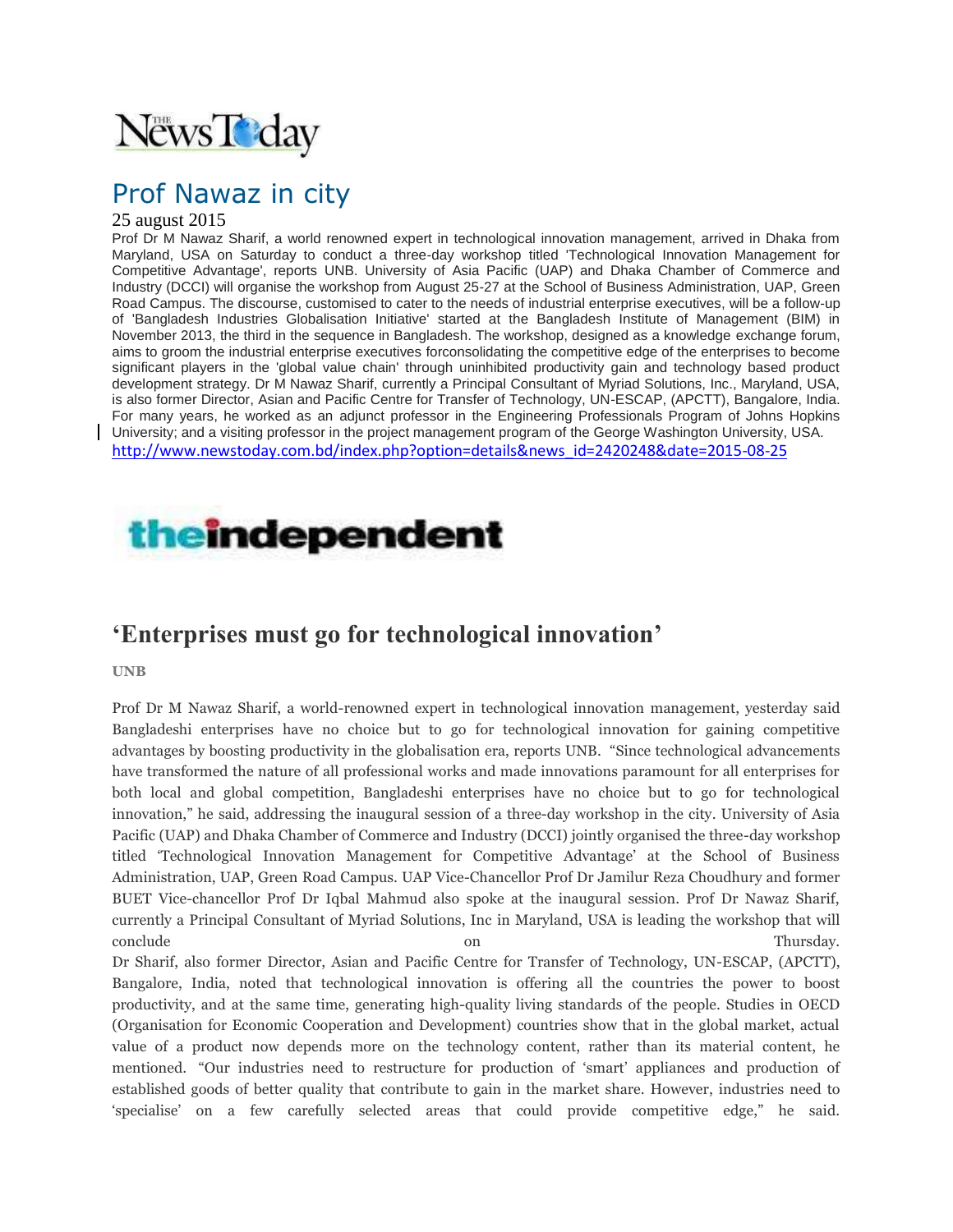Saying that on principle, developing countries have to adopt a 'make- some-and-buy-some high-tech products' strategy for sustainable economic development, he said if Bangladesh aspires to be a prosperous country by participating in the beneficial international trade based sustainable economic growth strategy, it should have a number of global corporations. Prof Iqbal Mahmud said Bangladesh needs to create a strong manufacturing base by using technological innovation for getting optimum productivity. Saying that Bangladeshi enterprises have taken up huge programmes and plans but production is at a minimum, he said, "We need a strong political will to push big technologies initially." Terming Dr Sharif a 'pioneer' in the technological innovation management particularly in the South Asia, Dr Mahmud said he is significantly different from the traditional economists. The workshop, designed as a knowledge-exchange forum, aims to groom executives for consolidating the competitive edge of the enterprises to become significant players in the 'global value chain' through uninhibited productivity gain and technology-based product development strategy.

<http://www.theindependentbd.com/printversion/details/13155>

# **dhakacourier**

## Technological Innovation Management for Competitive Advantage

Thursday, August 27th, 2015

Amazing technological innovations made recently have brought unprecedented opportunities as well as formidable challenges to all industrial enterprises throughout the world. The industrialized countries are no exceptions where already established enterprises that are slow to adopt the latest technological innovations are falling by the way side and emerging technological innovation driven new enterprises are gaining ascendancy and global supremacy. In an article (Ref: FORTUNE, October 2014) highlighting the current worries of the World's Business Leaders, we find this starking statistics: "For the S&P 500 Companies in 1935, the average lifetime as a big company was 90 years. However, in 2011, the average lifetime of an S&P 500 Company came down to only 18 years." The same magazine quoted Samsung Chairman as saying: "We're not changing fast enough!" Many business leaders now desperately want to reinvent their companies thoroughly to enable them to survive and grow.

Thanks to the unprecedented technological innovations in the areas of manufacturing, transportation, communication, collaboration and transaction technologies that transcend borders, globalization of all economies of the world has become the New World Order. Both developed and developing countries have also become more interdependent and complementary in this technology driven new era. Due to instantaneous digital-connectivity, no enterprise and no country can now remain insulated from the mounting forces of globalization. Indeed, globalization has given an impetus to all economies of the world to interact with greater ease and also more effectively through the international market place. Hence, this universal phenomenon has opened up for all progressive enterprises limitless avenues for prosperity and growth. Globalization has become a determinant of how countries of the world interact economically as well as technologically. Technological innovation is directly leading to higher living standards in those countries that are leading the process of globalization. Interestingly, studies in OECD Countries point out that in the global market, actual value of a product now depends more on the technology content utilized to make it, rather than its physical resource component. Moreover, wirelesslyinterconnected hand-held smart devices have made human intelligence 'agile' and 'mobile'. In advanced countries, technology managers nowadays can be at home, assemble a talented team on LinkedIn, put their intellectual property in the Cyber Cloud, manufacture complex products on 3D-Printers, and market those across the World Wide Web. Mobile intelligence now represents a "game-changer" resource in its own right.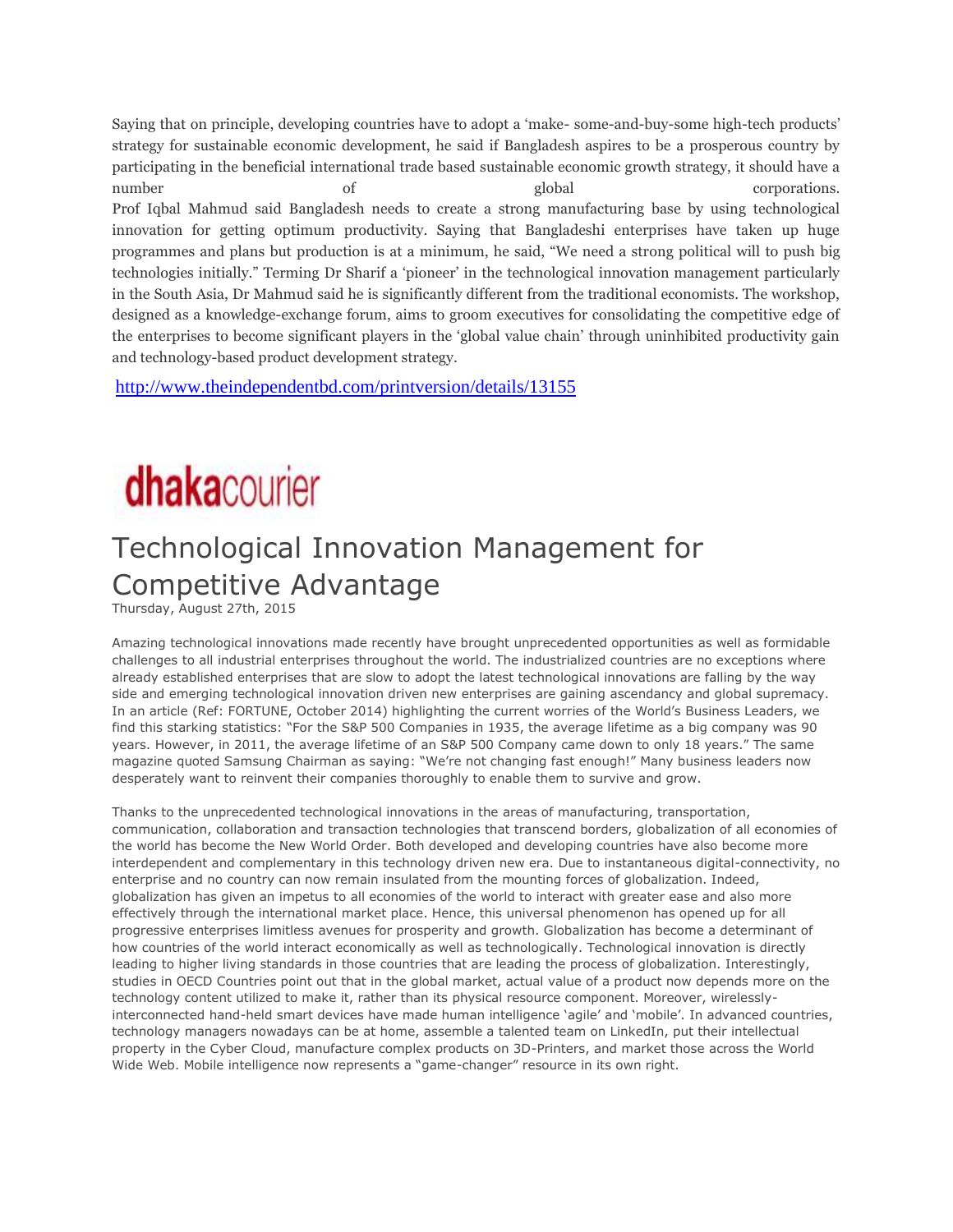If we survey the current industrial landscape of the world, we find that all developed countries have their own globally functioning corporations, which are at the forefront of technological innovation in products and services providing a competitive edge. Those companies have high profit margins and contribute to a positive trade-balance for their respective country of origin. In fact technological innovation, offering competitive advantage in the global market place, is bringing benefits to all countries (rich and poor) by providing many kinds of new gadgets to new ways of solving problems, and also giving the power to boost productivity and at the same time generating highpaying jobs. No wonder, the industrial might of a country now clearly rests on its level of globalization through technological innovation.

In the developing countries that lack their own global industrial giant corporations, trade-liberalization pressure from WTO is putting all local enterprises (large, medium and small) in cut-throat competition with foreign companies. Ironically, at the same time, modern technologies of satellite television, internet, social media, smart wireless phones, etc., have opened the eyes and ears of the ordinary people in those countries to what is happening round the world particularly in the industrialized economies. Their middle class population are demanding higher wages, better environment, more healthcare etc. including an access to safer food and a taste of luxury goods. They want latest technologies to better and improve their living conditions both economically and qualitatively. Therefore, enhancing the competitiveness of local enterprises to attain a level to meet the rising expectations of the local customers has become a necessity. At the same time, exporting some goods sought by outsiders is also essential whose proceeds can be used to import the goods to cater to the needs of the local people that cannot be satisfied locally. Market trends clearly demonstrate that goods that can be exported most profitably consist of high-tech products human resource being the critical ingredient for the high-tech product development and production. Any country possessing skilled manpower could produce these high-tech, high value goods. Thus, under the current world order, it is imperative for every country to export some goods produced mainly with advanced technologies that can afford competitive advantage in the global market. This vindicates the age-old economic postulate 'Export or die'.

Past history of economic growth reveals that the economies that have the ambition to become high income generating generally need to industrialize rapidly with all paraphernalia. However, economic planners now point out that in this century, small and medium-scale industries will grow to form the backbone of industrialization. This is because the paradigm of industrial growth is shifting away from large scale economy that brought about the Industrial Revolution to small and medium scale economy designed to making industrial growth more diffused, balanced, all-rounded and broad-based. Thus the dynamics of economic structure has of necessity to evolve to one of "economies of scope" rather than "economies of scale." It may be noted that poverty alleviation cannot be accomplished only through: (1) increased raw-materials exports; (2) export of low tech garments, toys and other cheap-labor produced goods; and (3) promotion of tourism and entertainment resorts that tends to contaminate the environment. Each country now is in need of some state-of-the art technological innovation based export dominant industries. Due to inevitable rise in wage levels, currently successful low-skill-intensive industries of a country will move to cheaper labor locations of the world. And at the same time, rising worldwide consumer aspirations will help new Internet based "special services firms" of the developed world to disrupt traditional industries in the developing countries. Unfortunately, we fail to see a silver lining in the cloud which is with worldclass technological innovation skill availability, industrial enterprises in any country can pursue global market competitiveness as a continuous and ongoing process of gradual as well as radical / disruptive innovations that collectively make sustainable economic growth possible.

The cardinal principle for the developing countries should be to pursue a "make-some-and-buy-some high-tech products" strategy in order to set in motion sustainable economic development. The make-some-and-buy-some strategy makes sense because no nation in the world can actually produce everything it needs and wants due to brainpower and natural resource constraints at any given location. Also, Nature's Law of Distribution shows that availability of human resource is universal, but natural resource is not! Exporting raw-materials and low-techintermediate goods may be beneficial for a time, However, in the long run, since the developing countries have to import some products they cannot make within their territories, have to export some of the products they are able to make and sell in the global market to pay for their imports. Therefore, it seems obvious that if Bangladesh aspires to be a prosperous country by participating in the beneficial international trade based sustainable economic growth strategy, she needs to have a number of her own global flagship enterprises ready to harness technological innovation that will provide them the master key to gaining competitive advantage in the international market place.

As technological innovations have fundamentally changed the nature of all work and made innovations paramount for all enterprises in the face of both local and global competition, Bangladeshi industries have no option other than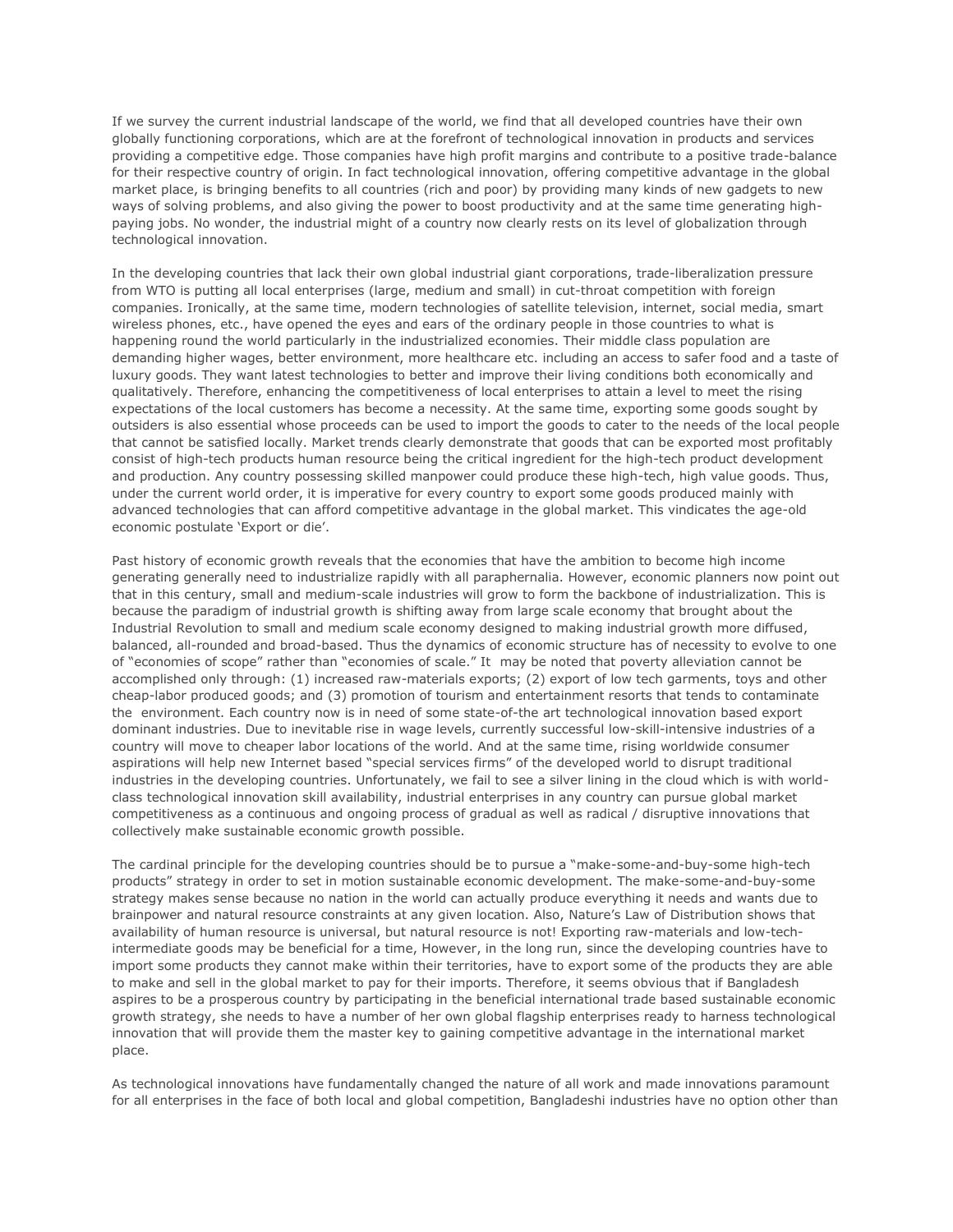to go for technological innovation. To highlight the core constituents of essential technological innovations, we start with the premise that "technological systems" utilized by enterprises are the "means" as "transformationmechanisms" to produce goods and/or are the "platforms" to provide services that meet customer demand. For ease of management, we need to visualize technological systems in terms of its five embodiment forms: (1) Object-embodied physical facilities (e.g. tools); (2) Person-embodied human abilities (skills); (3) Record-embodied documented facts (specs); (4) Teamwork-embodied organizational frameworks (flows); and (5) Cyberspaceembodied digital signals (pulse). Enterprise managers use these five components that are dynamically intertwined and interrelated together as activated levers in their tool-box for guiding the enterprise to development. However, we acknowledge that the choice of specific technologies for enterprise functions is a difficult issue due to inextricable nature of the components involved. The general path to innovation is making all technology system components optimally utilized for both primary and supporting functions of an enterprise in an ever greater sophisticated manner so as to do more, better and newer things faster than before economically consistent with efficiency and quality. Usually, the desired technological system sophistications are acquired through technology transfer (buy new technologies) and technology development (make new technologies) options.

However, having a sophisticated technological system in operation is a necessary condition but in itself not adequate enough to guarantee market competitiveness. Enterprises have to focus on "productivity gain" as one of the vehicles for achieving competitive edge. Productivity gain can be assured by value addition with constant cost; or by cost reduction with constant value; or both cost reduction and value addition achieved simultaneously. Managers leverage "technological capabilities" for cost reduction and "technological competencies" for value addition. Managers also focus on other promises of technological innovation, which are: (1) Offering better and newer products; and (2) Global positioning of enterprise activities. Customer sensitivity differentiated integration of business and technology strategies enable market value progression based on process and product innovation. For ensuring successful competition through launching new goods and services, enterprises have to invest on R&D activities at the intersection of "knowledge-push and market-pull" forces. Here it's critical to keep in mind the fact that new knowledge commercialization and intellectual property rights protection are crucial requirements for beneficial R&D activities that lead to continuous process innovations following incremental (gradual) changes and successive product innovations following disruptive (radical) change patterns. We should also observe that properly linked agencies with "minimum critical mass" and "adequate funding" constitute the national innovation system.

It may be pertinent to stress the point that technological innovation and risk taking go hand in hand in any enterprise. Risk is inherent in all business ventures to varying degrees as entrepreneurship implies risk taking more so in industrial entities seeking competitiveness. In fact industry should acquire and have the ability to take long term risks by weathering financial storms and other crises. Corporate culture should not, therefore, be risk averse, instead should encourage and embrace it wholeheartedly to attain corporate success. As we all know risks can be minimized by the exercise of superior entrepreneurial ability, prudence, better judgment and by applying business sense and acumen but it cannot an entirely eliminated, calculated risk being the way to take. However, in the long run, benefits usually outweigh risks involved in business research. We should do well to bear in mind that risk of failure is an intrinsic aspect of all innovations. Experience has shown that well designed financial tools and institutions can unlock innovation.

Our industries need to restructure and reorganize for creating smart new devices or producing suitable goods of better quality that help gain market share. Industries also need to specialize on a few carefully selected areas where they can expect to secure competitive edge. Moreover, as start-up enterprises in the new domain of mobiledigital-intelligence-technologies that require much less expenditure and time in infrastructure building, the choice for new-era technology start-up ventures should indeed be looked into. However, we have to get the ball rolling today and not wait for tomorrow. Hence my appeal to the industrial enterprises in Bangladesh would be to start immediately to reinvent, revamp and re-equip themselves by going for technological innovations. I am aware that making our enterprises future oriented and globally successful presents an endless set of choices and challenges as well, many of which emanate from inadequate and flawed information and conflicting imperatives. Instead of trying to formulate perfect plans for execution, we should pay heed to what the South Korean Science and Technology Minister and Founder President of Korea Institute of Science and Technology (KIST), Dr Hung-Sup Choy told me: "Implementation of a simple, adaptable base-plan is far more superior to bickering on creating a complex grandiose plan that can never be implemented in practice I believe, technology driven leadership could be provided by our enterprises which should have the courage to leave the past behind in order to shape a prosperous future for Bangladesh and its people.

Finally, I wish to conclude by saying that we cannot continue to do more of what we have been doing so long. Furthermore, external assistance cannot help us become competitive against the might of developed country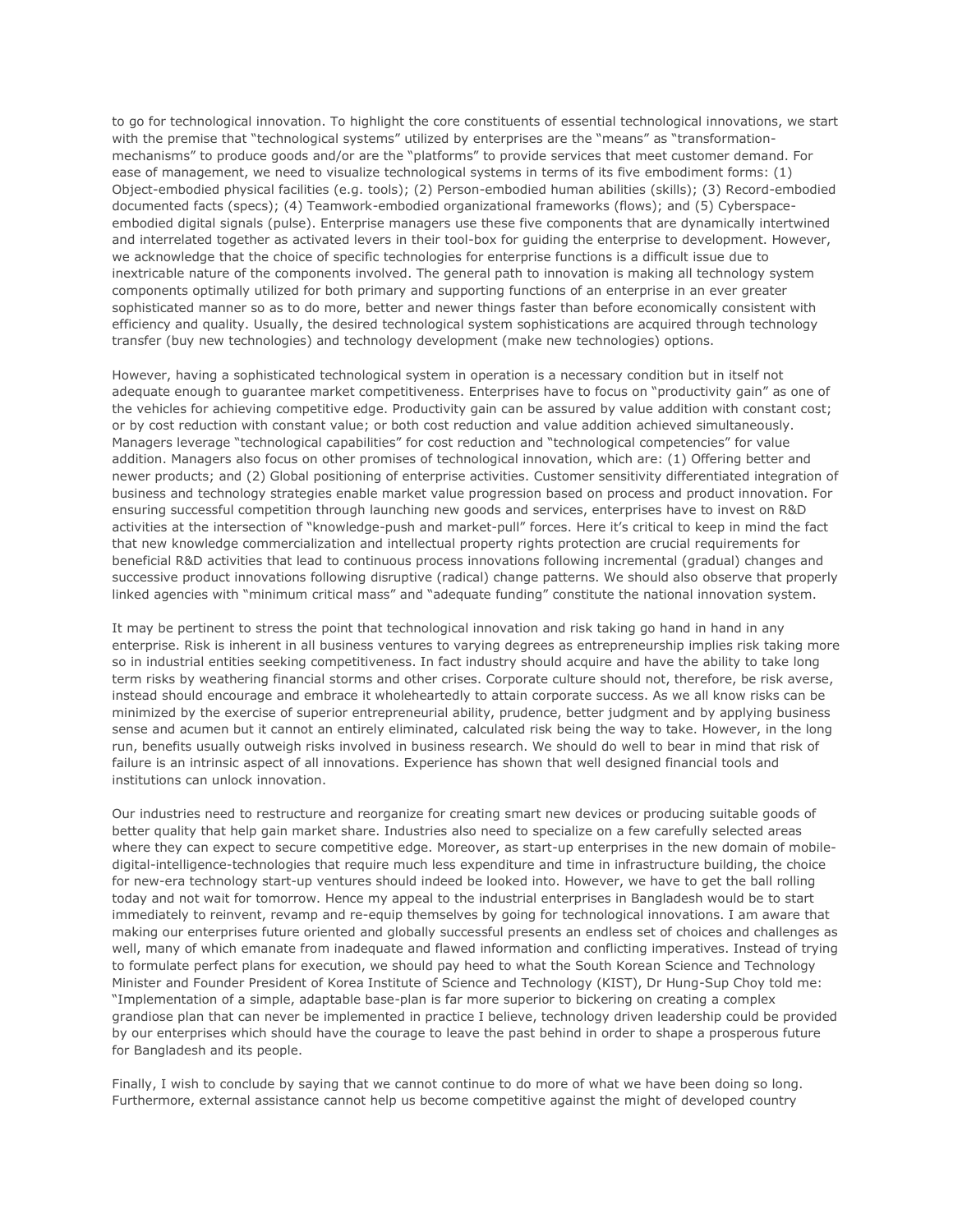dominated 'global corporations'. As Nobel Laureate Muhammad Yunus said: "Currently established global systems only help those already established". Under the circumstances, we should not count much for help from the United Nations Organizations and International Development Finance Institutions! Chasing the vision of self-reliance and excellence, we have to come up with "wow" (novel) products that will attract the attention of global customers and make us an international market player. Obviously, that can hardly happen unless we try to do something different and unique. Let's take note of what Singapore Prime Minister Lee Kuan Yew very aptly stated: "If you only follow someone else's footsteps, you will always be behind." However, it is not only our new vision but also immediate, painstaking action that really matters! As Nobel Laureate Tagore wrote in one his poems: "You can not cross the sea merely by standing and staring at the water." Let us make "Bangladesh Industries Globalization Initiative" (BIGI) a reality by taking appropriate steps and measures in right earnest which is not an option but a must for our survival in a fiercely competitive world.

That's all I am going to say for now. The "how" aspect of technological innovation will be covered in details following this opening ceremony, as a 3-day long interactive workshop, where I shall be with you for all discourse and practice sessions, covering "Fundamentals of Technological Innovation for Global Competition" related topics according to a schedule shown in the next page. Anyone interested to review some or all of the conceptual frameworks may download a comprehensive "reference material document" from the following web link:

#### https://app.box.com/s/8o3eog1u4us1cukq2deyx986k0gsiais

*(An edited version of the keynote address delivered by the author on the opening day (25 August) of the 3-day discourse on Technological Innovation Management for Competitive Advantage organised jointly by University of Asia Pacific and Dhaka Chamber of Commerce & Industry)*

#### **Brief resume of Dr. M. Nawaz Sharif**

Currently a Principal Consultant of Myriad Solutions, Inc., Maryland, USA, Prof. Dr. M. Nawaz Sharif is also former Director, Asian and Pacific Centre for Transfer of Technology, UN-ESCAP, (APCTT), Bangalore, India. For many years, he worked as an adjunct professor in the Engineering Professionals Program of Johns Hopkins University; and a visiting professor in the project management program of the George Washington University, USA. He was a chair professor and vice president for Academic Affairs of the Asian Institute of Technology (AIT), Bangkok, Thailand; and doctoral program director of the Graduate School of Management and Technology, University of Maryland University College. An author of numerous books on technology and development and contributor of technical papers to international journals, he was engaged in various project consultancy work sponsored by the World Bank, ADB, IDB, UNDP, UNESCO and UNIDO.

http://www.dhakacourier.com.bd/technological-innovation-management-for-competitive-advantage/

# **Z** the report<sub>24.com</sub> উন্নত বিশ্বের সুবিধা পেতে প্রযুক্তি ব্যবস্থাপনা

 $\overline{\phantom{a}}$ ২০১৫ আগস্ট ২৫ ২১:১৪:৫৭

দ্য রিপোর্ট প্রতিবেদক: ইউনিভার্সিটি অব এশিয়া-প্যাসিফিকের (ইউএপি) উপাচার্য প্রফেসর ড. জামিলুর রেজা চৌধুরী বলেছেন, 'প্রযুক্তিগত উদ্ভাবন কাজে লাগানো ছাডা প্রতিযোগিতামূলক এই বিশ্বে কাঙ্ক্ষিত সুবিধা পাওয়া সম্ভব না। এ জন্য প্রযুক্তিগত উদ্ভাবনের ব্যবস্থাপনা গড়ে তোলা দরকার।  $\cdot$ টেকনোলজিক্যাল ইনোভেশন ম্যানেজমেন্ট ফর কমশিটেটিভ এ্যাডভেনটেজ<sup>,</sup> শীর্ষক তিন দিনব্যাপী কর্মশালায় সভাপতির বক্তব্যে তিনি এ কথা বলেন। রাজধানী ৭৪/বি/ ১, গ্রীন রোডের ইউএপি'র সিটি